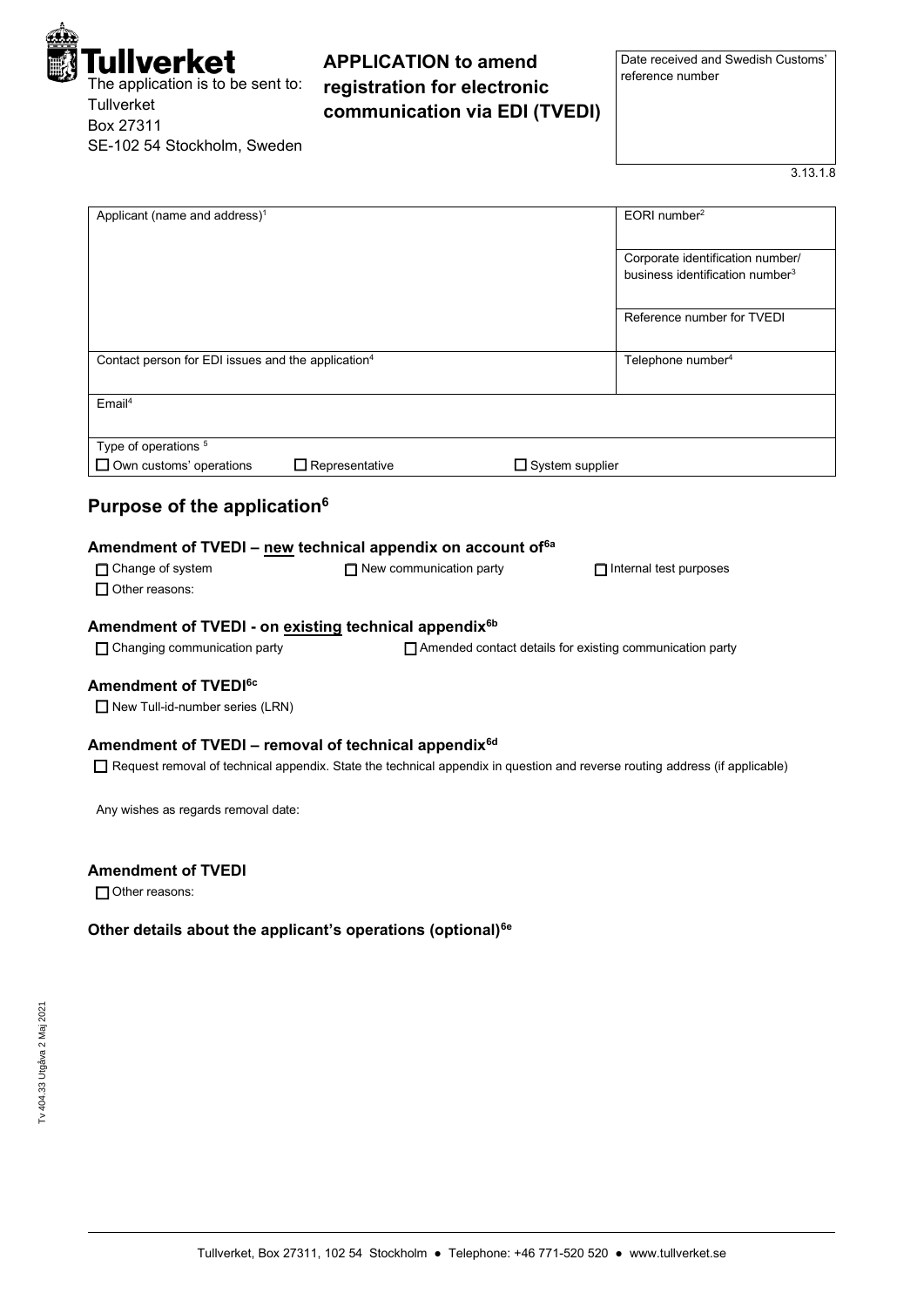# **Details for the technical appendix<sup>7</sup>**

(If the application is for several technical appendices, you can specify these by filling in the details below on further forms that are to be appended as an attachment.)

## **EDI party**

| Party identification <sup>8</sup>                                                           |                                                       |
|---------------------------------------------------------------------------------------------|-------------------------------------------------------|
| Sender identification (applicant's corporate identification number in Sweden) <sup>8a</sup> | Reverse routing address (if applicable) <sup>8b</sup> |
|                                                                                             |                                                       |
| State which system supplier OR "in-house developed" <sup>9</sup>                            | System name <sup>9</sup>                              |
|                                                                                             |                                                       |

## **Communication party<sup>10</sup>**

| OFTP EDI code (Start Session Identification, SSID) <sup>10a</sup> (TCP/IP over the internet and protocol OFTP version 2.0 TLS) |                                 |  |
|--------------------------------------------------------------------------------------------------------------------------------|---------------------------------|--|
| OFTP EDI code (Start File Identification, SFID) (optional) <sup>10b</sup>                                                      |                                 |  |
| Contact details for communication matters/incidents – name (if it is a person) or unit <sup>11</sup>                           |                                 |  |
| $E$ mail <sup>11</sup><br>Telephone number (direct) <sup>11</sup>                                                              |                                 |  |
| If a third-party supplier is used for communication party <sup>12</sup>                                                        |                                 |  |
| State the third-party supplier's name and address                                                                              | Corporate identification number |  |
|                                                                                                                                | Telephone number                |  |
|                                                                                                                                |                                 |  |
| Place                                                                                                                          | Date                            |  |

| Place                                                                                       | Date                  |
|---------------------------------------------------------------------------------------------|-----------------------|
| Signature of authorised company signatory or person with power<br>of attorney <sup>13</sup> | Name in block letters |